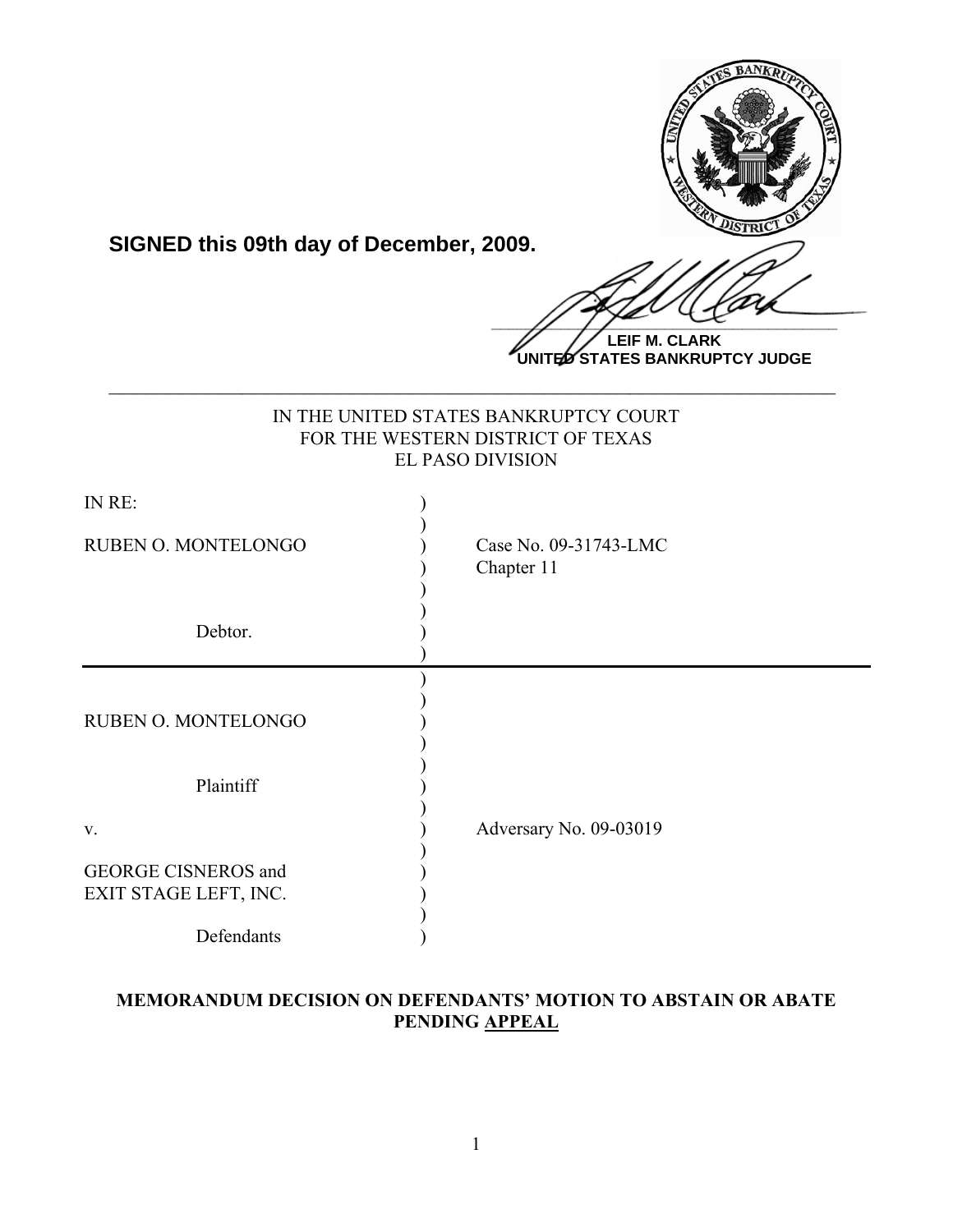Came on for consideration the foregoing matter. On August 10, 2009, the above-captioned debtor (the "Debtor") filed a voluntary petition for relief under chapter 13 of the Bankruptcy Code.<sup>1</sup> On September 18, 2009, the Debtor filed a motion to convert his case to one under chapter 11 of the Bankruptcy Code [Docket No. 20]. The Debtor's request to convert his case was granted on September 25, 2009 [Docket No. 22]. Prior to the conversion, on August 18, 2009, the Debtor commenced an adversary proceeding (the "AP") against George Cisneros and Exit Stage Left, Inc., the above-captioned defendants (collectively, the "Defendants").<sup>2</sup> On September 30, 2009, the Defendants filed their Motion to Abstain Or Abate Pending Appeal (the "Motion") [AP Docket No. 11]. On October 13, 2009, the Debtor objected to the Motion (the "Objection") [AP Docket No. 14]. The parties arguments are the following.

In the Motion, the Defendants provide some background facts. Pre-petition, the Cisneros sued the Debtor in state court asserting breach of contract. Cisneros prevailed after a jury trial and was awarded \$352,903.09. The judgment is final and is being appealed by the Debtor. On October 30, 2008, the Debtor asked the state court to set a bond for suspension of enforcement of judgment and posted a bond in the amount of \$26,271.56. Cisneros contested this request and the state court set bond at \$232,726. The Debtor then filed a motion to lower the bond with the Eighth Court of Appeals, which issued a Temporary Order. On September 11, 2009, this court lifted the stay so that the parties could proceed with that appeal.

The Defendants contend that the Debtor is asking this court to litigate matters that have already been decided in state court and are on appeal in state court. The bond was posted for an appeal that is still pending and this court should not decide its disposition. Moreover, the Defendants argue that the Debtor's request for a declaratory judgment with respect to Cisneros' interest in the Debtor's assets is a challenge to the validity of the state court's ruling, which is also on appeal. Finally, the Defendants

 $\frac{1}{1}$ 

<sup>&</sup>lt;sup>1</sup> The debtor's main case is at 09-31743.<br><sup>2</sup> The adversary proceeding is at 09-03019.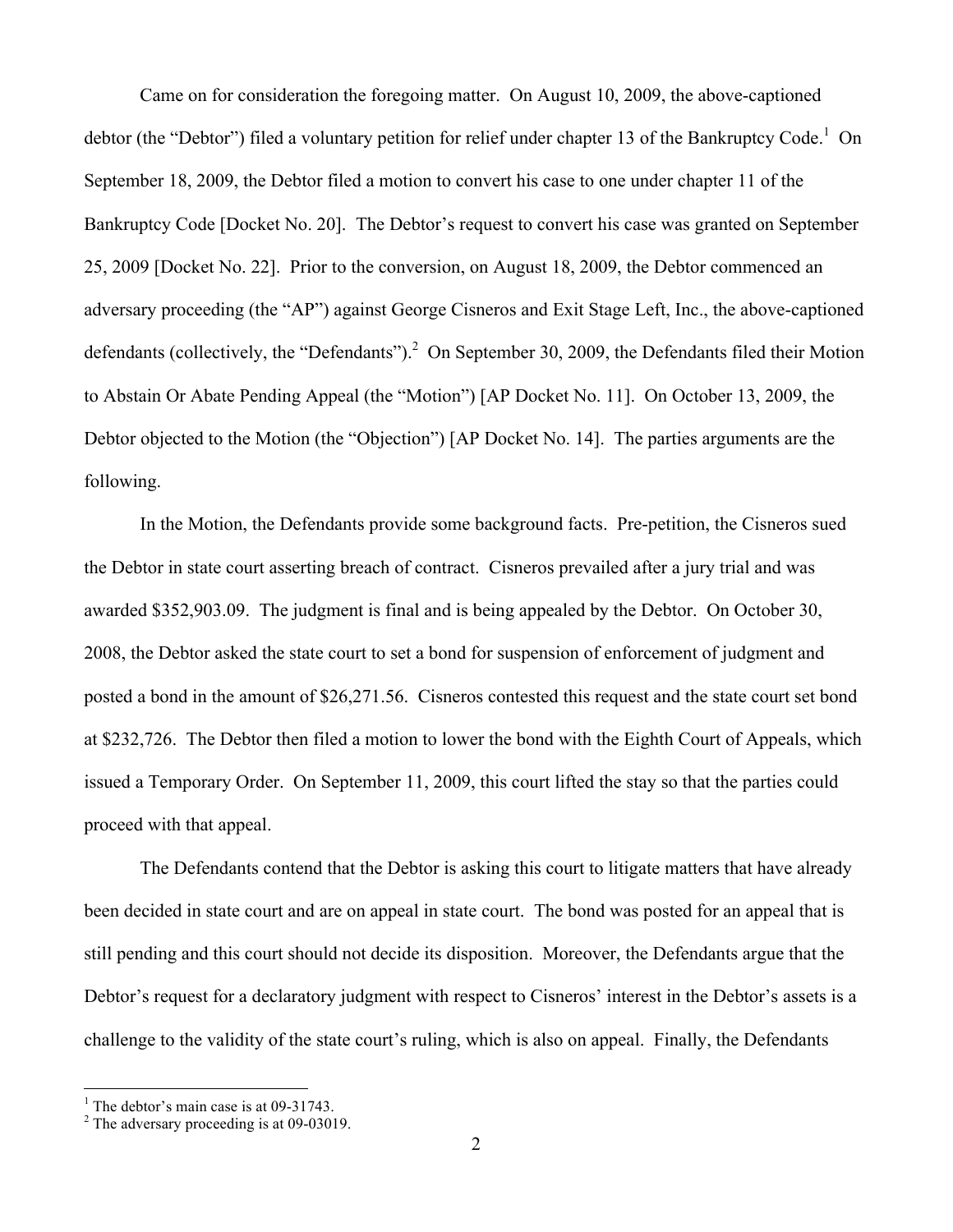believe that Debtor's request that the court decide what property he should receive should he prevail also seems to be more appropriately heard by the state courts. For these reasons, the Defendants ask that you permissively abstain, pursuant to 28 U.S.C. § 1334(c)(1), from hearing this adversary proceeding.

The Debtor objects to the Motion and asserts a number of arguments. First, abstaining would contravene the most basic principles of the Bankruptcy Code. Namely, it would allow one creditor – Cisneros – to race to the courthouse ahead of other creditors, which would affect the equality of distribution of the estate's assets. Also, it would not preserve the Debtor's estate nor allow for the Debtor to rehabilitate himself under the comforting blanket of the automatic stay. The Debtor then goes on to argue the merits of the bond motion that is currently on appeal in the Eighth Circuit Court of Appeals, which this court will not repeat here.

For the reasons stated below, the court GRANTS the Defendants' Motion and permissively abstains from hearing this AP pursuant to 28 U.S.C. § 1334(c)(1) and the *Rooker-Feldman* doctrine.

Permissive or discretionary abstention of a claim is available under 28 U.S.C. § 1334(c)(1). This section provides that:

(c)(1) Except with respect to a case under chapter 15 of title 11, nothing in this section prevents a district court in the interest of justice, or in the interest of comity with State courts or respect for State law, from abstaining from hearing a particular proceeding arising under title 11 or arising in or related to a case under title 11.

Permissive abstention "'arose from traditional notions of abstention which allow courts to decline to assert otherwise valid subject matter jurisdiction in instances in which they find matters are better resolved in state court or where the interests of justice so demand.'" *WRT Creditors Liquidation Trust v. C.I.B.C. Oppenheimer Corp.*, 75 F. Supp. 2d 596, 603 n.1 (S.D. Tex. 1999) (citing *In re Simmons*, 205 B.R. 834, 847 (Bankr. W.D. Tex. 1997) (Clark, B.J.)) Permissive abstention is available as to both core and non-core claims. *See Briese v. Conoco-Phillips Co.*, 2009 U.S. Dist. LEXIS 11772, at \*18 (W.D. La. Feb. 3, 2009) (citing *Matter of Gober*, 1195 F.3d 1195, 1206 (5<sup>th</sup> Cir. 1996)). Courts have listed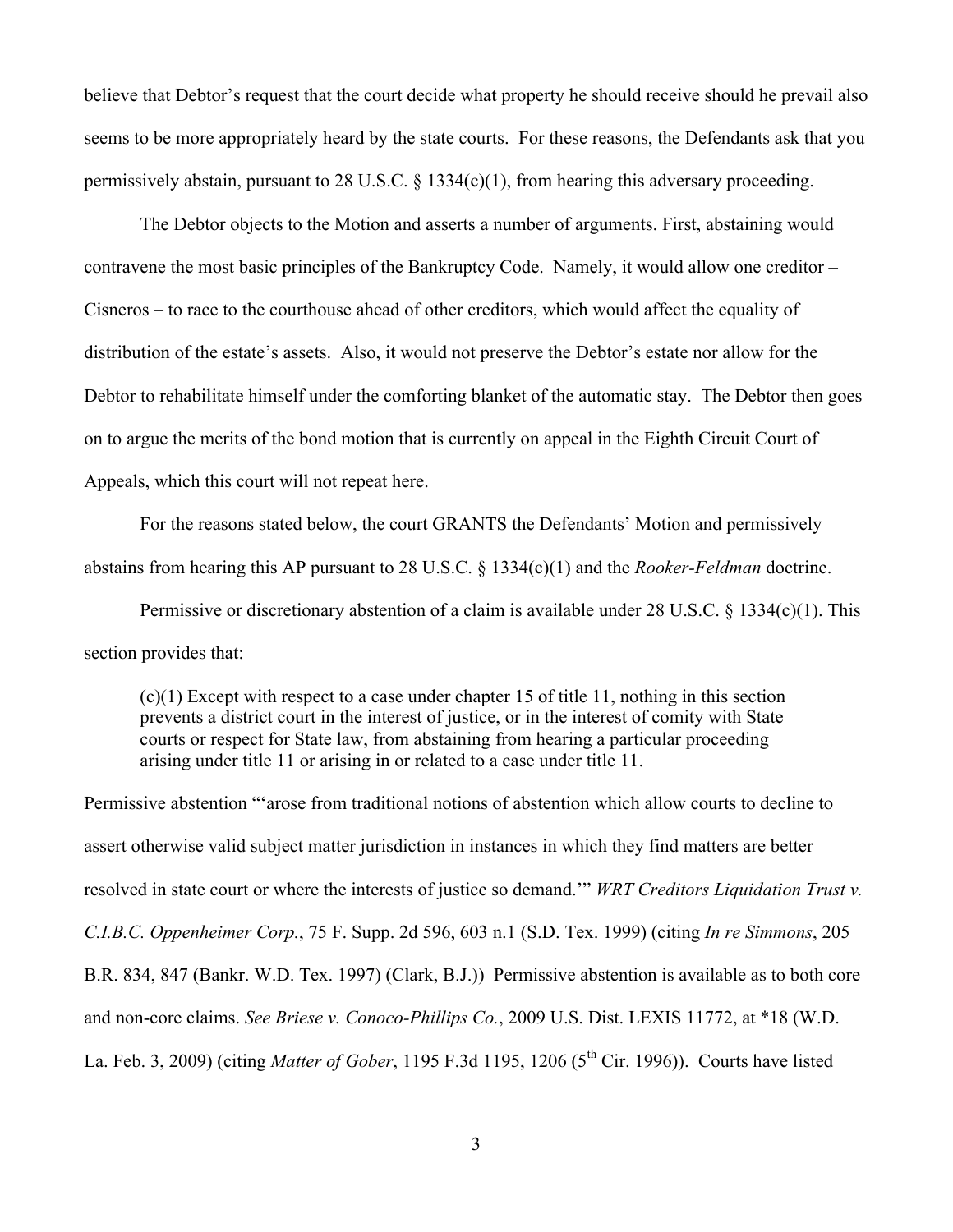fourteen factors that a court may consider in deciding whether to permissively abstain from hearing a

matter:

(1) the effect on the efficient administration of the estate if abstention is exercised; (2) the extent to which state-law issues predominate over bankruptcy issues; (3) whether the law is difficult or unsettled; (4) whether a related proceeding has commenced in state court or other non-bankruptcy court; (5) whether there is another jurisdictional basis besides  $\delta$ 1334; (6) how closely related the suit is to the main bankruptcy case; (7) the substance, rather than form, of the case; (8) the possibility of severing state-law claims from the core bankruptcy matters to allow judgment in state court and enforcement in bankruptcy court; (9) the burden on the bankruptcy court; (10) the likelihood that removal involves forum shopping; (11) existence of a right to jury trial; (12) the presence of nondebtor parties; (13) comity; and (14) the possibility of prejudice to others in the action.

*N. Natural Gas Co. v. Sheerin*, 2003 U.S. Dist. LEXIS 20049, at \*25-26 (W.D. Tex. Oct. 20, 2003); *see* 

*also First Bank v. Arafat*, 2006 U.S. Dist. LEXIS 64562, at \*13-14 (S.D. Tex. Sept. 11, 2006). Notably,

"[n]o one factor is determinative, and the Court must balance with flexibility in light of the

circumstances in a particular controversy." *Id.* at \*26.

On the other hand, the *Rooker-Feldman* doctrine is jurisdictional. *New Eng. Power and Marine,* 

*Inc. v. Town of Tyngsborough (In re Middlesex Power Equip. & Marine, Inc.)*, 292 F.3d 61, 66 n. 1 (1st

Cir. 2002) ("The *Rooker-Feldman* doctrine is jurisdictional in nature; if a case is dismissed because the

*Rooker-Feldman* doctrine applies, it means the court has no subject matter jurisdiction to hear the

case.") One court described it thusly:

The *Rooker-Feldman* doctrine traces its origins to two U.S. Supreme Court cases, *Rooker v. Fidelity Trust, Co.*, 263 U.S. 413, 44 S. Ct. 149, 68 L. Ed. 362 (1923), and *District of Columbia Court of Appeals v. Feldman*, 460 U.S. 462, 103 S. Ct. 1303, 75 L. Ed. 2d 206 (1983). This doctrine recognizes that U.S. district courts are courts of original, not appellate jurisdiction. Thus, 'lower federal courts are without subject matter jurisdiction to sit in direct review of state court decisions'. 'Even if jurisdiction would otherwise exist under 28 U.S.C. § 1334 over a given dispute, a bankruptcy court may not exercise jurisdiction over that dispute if, by so doing, it would be granting federal review of a state court determination or of an issue that is 'inextricably intertwined' with a state court judgment.' …

*Rooker-Feldman* precludes a federal action if the relief requested in the federal action would effectively reverse the state court decision or void its holding. *Deciding whether Rooker-Feldman bars the plaintiffs' federal suit therefore requires that we determine what the state court held and whether the relief that the plaintiffs requested in their*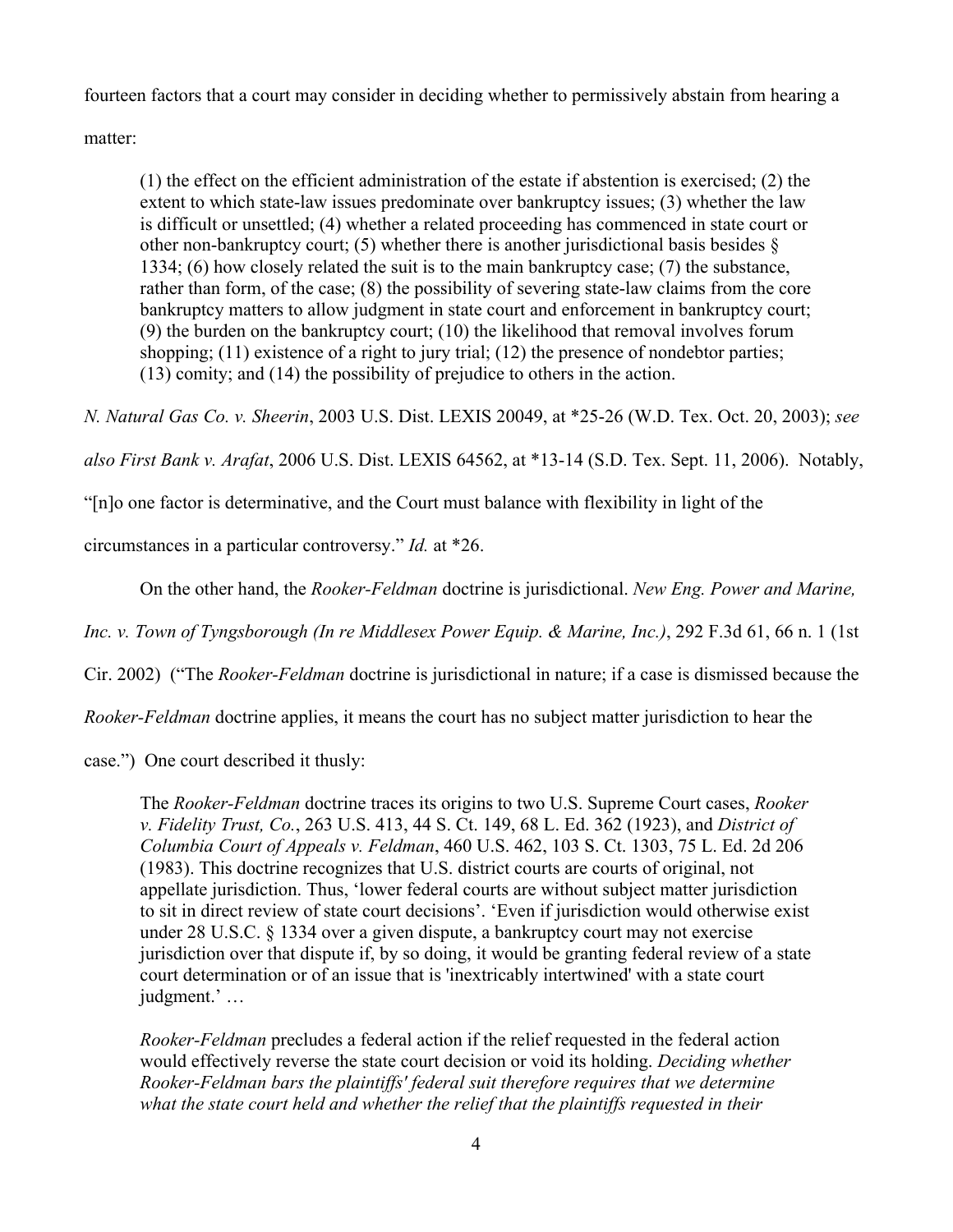*federal action would void the state court's decision or would require us to determine that the decision was wrong.*

*Halvorsen v. Mendez (In re Mendez)*, 246 B.R. 141, 145 (Bankr. D.P.R. 2000) (citations omitted) (emphasis original). "*Rooker-Feldman* also precludes a federal action if the relief requested in the federal action 'would effectively reverse the state court decision or void its holding.'" *New Eng. Power & Marine, Inc. v. Town of Tyngsborough (In re Middlesex Power Equip. & Marine, Inc.)*, 2001 U.S. Dist. LEXIS 24294, at \*15-16 (D. Mass. Aug. 14, 2001).

Here, the court finds that the *Rooker-Feldman* doctrine in part compels this court to abstain from hearing the AP. Both the final judgment as well as the Debtor's bond request have been decided by the state court and are currently on appeal. For this court to reconsider the merits of either of those decisions would, in this court's view, essentially be "'…granting federal review of a state court determination or of an issue that is 'inextricably intertwined' with a state court judgment.'" *In re Mendez*, 246 B.R. at 145. This the court cannot and will not do. Thus, the court finds that it lacks subject matter jurisdiction over these two portions of the AP.

Lastly, as for the Debtor's third request – that the court decide what property the Debtor would be entitled to receive from Cisneros should the Debtor prevail on appeal – the court permissively abstains from hearing the matter pursuant to  $\S$  1334(c)(1). The court agrees with the Defendants that such a determination is better made by the state court after the appeal has been heard and decided. It would be a waste of this court's resources to make such a determination at this point in time.

The court would like to make clear that by abstaining from hearing the AP, the Defendants are not free to collect on the judgment that is currently being appealed by the Debtor, which would be a violation of the automatic stay provided in 11 U.S.C. § 362(a). Currently there are funds on deposit with the state district court. If the state court rules that these funds constitute a bond, pending appeal, then the funds will of course remain in the registry of the district court. If on the other hand the state court rules that the funds in the registry to not constitute a bond, then the funds must be returned to the debtor. They